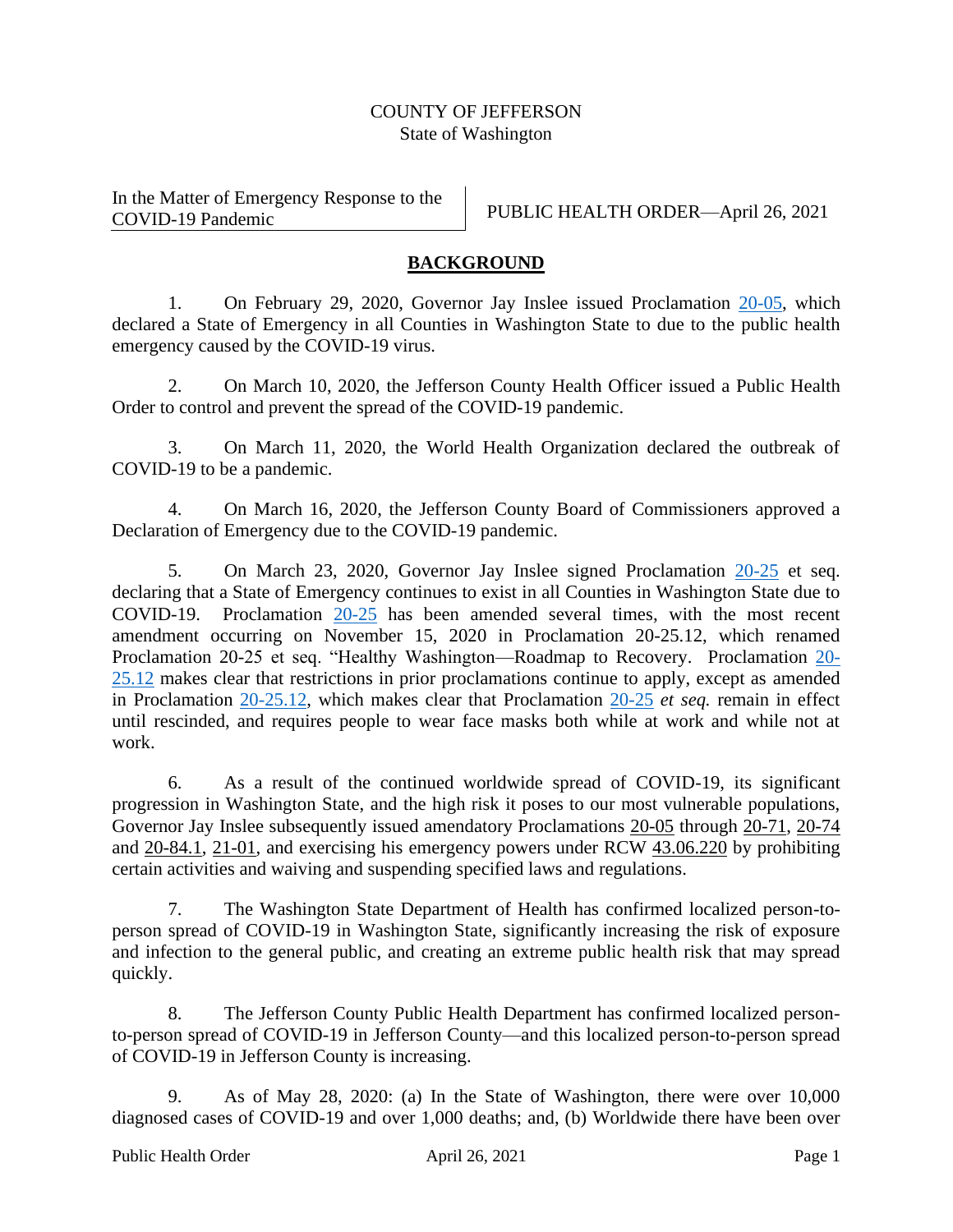\$4.5 million deaths, over 600,000 deaths in the United States, and over 5,000 deaths in the State of Washington alone. *See*: [https://covid19.healthdata.org/united-states-of-america/washington.](https://covid19.healthdata.org/united-states-of-america/washington)

10. Viruses constantly change through mutation, and new variants of a virus are expected to occur over time. Multiple variants of the virus that causes COVID-19 have been documented in the United States and globally during this pandemic. *See* https://www.cdc.gov/coronavirus/2019-ncov/transmission/variant.html

11. The current standards of practice and the best available medical and scientific information related to the control of COVID-19 requires social distancing.

12. Modeling of the COVID-19 outbreak shows that even with social distancing through August 2021, COVID-19 will continue to have a significant impact on public health. *See*: [https://covid19.healthdata.org/united-states-of-america/washington,](https://covid19.healthdata.org/united-states-of-america/washington) with social distancing measures in place. Without social distancing measures in place, the impacts would be worse.

13. On March 24, 2020, Governor Inslee issued Proclamation [20-28](https://www.governor.wa.gov/sites/default/files/proclamations/20-28%20-%20COVID-19%20Open%20Govt%20Laws%20Waivers%20%28tmp%291.pdf) which modified certain provisions of the Open Public Meetings Act, Chapter [42.30](https://app.leg.wa.gov/rcw/default.aspx?cite=42.30) RCW through April 23, 2020. Proclamation [20-28](https://www.governor.wa.gov/sites/default/files/proclamations/20-28%20-%20COVID-19%20Open%20Govt%20Laws%20Waivers%20%28tmp%291.pdf) was extended until May 4, 2020 by Proclamation [20-28.1](https://www.governor.wa.gov/sites/default/files/proclamations/20-28.1%20-%20COVID-19%20Open%20Govt%20Waiver%20Extension%20%28tmp%29.pdf) and until May 31, 2020 by Proclamation [20-28.2](https://www.governor.wa.gov/sites/default/files/proclamations/20-28.2%20-%20COVID-19%20Open%20Govt%20Waivers%20Ext%20%28tmp%29.pdf) and Proclamation [20-28.3](https://www.governor.wa.gov/sites/default/files/proclamations/20-28.3%20-%20COVID-19%20Open%20Govt%20Waivers%20Ext%20%28tmp%29.pdf) (with an exception not relevant to Chapter  $43.06$  RCW). Proclamation  $20-28.3$  was amended several times, with the latest amendment being Proclamation [20-28.15.](https://www.governor.wa.gov/sites/default/files/proclamations/proc_20-28.15.pdf) However, Proclamation [20-28.15](https://www.governor.wa.gov/sites/default/files/proclamations/proc_20-28.15.pdf) continues the requirements in Proclamation [20-28.14,](https://www.governor.wa.gov/sites/default/files/proclamations/proc_20-28.14.pdf) without restating them.

14. Without the limitations in Proclamations [20-28](https://www.governor.wa.gov/sites/default/files/proclamations/20-28%20-%20COVID-19%20Open%20Govt%20Laws%20Waivers%20%28tmp%291.pdf) through [20-28.15](https://www.governor.wa.gov/sites/default/files/proclamations/proc_20-28.15.pdf) , social distancing required to address the COVID-19 pandemic would significantly limit the public participation at the venues normally used in Jefferson County for open public meetings by public agencies.

15. As Proclamation [20-28](https://www.governor.wa.gov/sites/default/files/proclamations/20-28%20-%20COVID-19%20Open%20Govt%20Laws%20Waivers%20%28tmp%291.pdf) states:

a. "[T]ransparency in state government and all of its political subdivisions is an important state policy, such that all statutes related to open public meetings and public records are the business of the state;" and,

b. "[T]here are a plethora of electronic, telephonic and other options that make it possible for the public to attend open public meetings remotely."

16. Between March 24, 2020 and the present, many effective Open Public Meetings have been held remotely in Jefferson County that have used GoTo Meeting, Zoom or other such technology.

17. On May 29, 2020, the Jefferson County Public Health Officer issued an order that was to become effective if, after 11:59 p.m. on May 31, 2020, if Proclamation 20-28 was not extended by the Governor. The Governor failed to extend timely Proclamation 20-28 after May 31, 2020, when Proclamation 20-28.4 expired on June 17, 2020. This triggered Public Health Order-May 29, 2020, which prohibited any public agency in Jefferson County that is subject to Chapter 42.30 RCW from conducting any meeting subject to Chapter 42.30 RCW, unless: (a) The meeting is not conducted in-person and instead provides an option(s) for the public to attend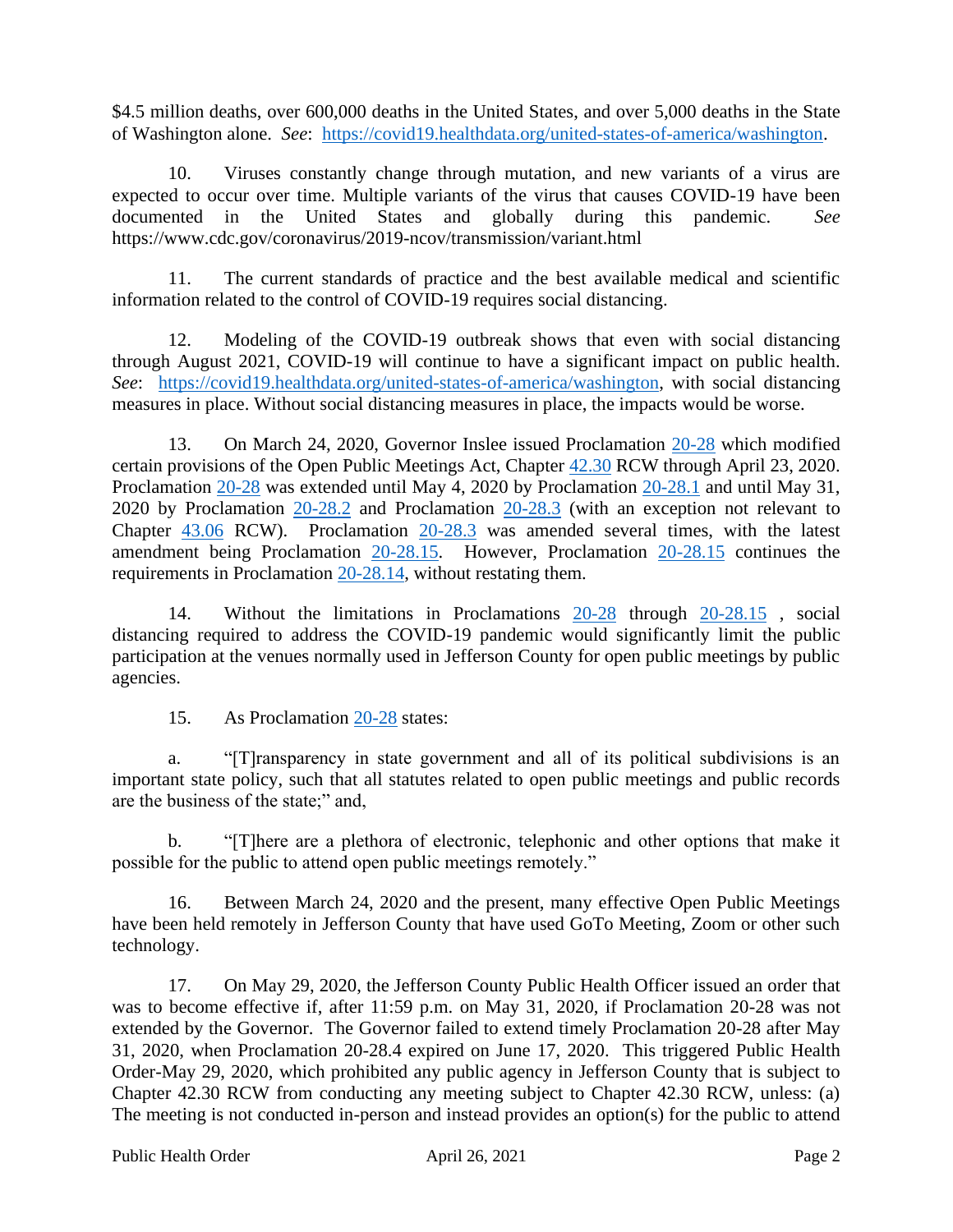the proceedings through, at minimum, telephonic access, and may also include other electronic, internet or other means of remote access, and (b) Provides the ability for all persons attending the meeting to hear each other at the same time.

18. On December 8, 2020, the Governor issued Proclamation [20.28-14,](https://www.governor.wa.gov/sites/default/files/proclamations/proc_20-28.14.pdf) which modifies the prohibition on in-person public meetings, and requires compliance with the guidelines for "business meetings," found in the "Miscellaneous Venues" [guidance](https://www.governor.wa.gov/sites/default/files/COVID19%20Phase%202%20and%20Phase%203%20Misc%20Venue%20Guidance.pdf) incorporated into Proclamation [20-25](https://www.governor.wa.gov/sites/default/files/proclamations/20-25%20Coronovirus%20Stay%20Safe-Stay%20Healthy%20%28tmp%29%20%28002%29.pdf) et seq. *Stay Safe—Stay Healthy—Rollback of County-By-County Phased Reopening Responding to a COVID-19 Outbreak Surge*.

19. In general, the limitations in Proclamation [20.28-14](https://www.governor.wa.gov/sites/default/files/proclamations/proc_20-28.14.pdf) are protective of health and safety. However, due to cost, limited availability, and other considerations, venues controlled by public agencies in Jefferson County are not practical for large in-person open public meetings during the COVID-19 pandemic.

20. The severity of the situation demands that the Jefferson County Health Officer to take additional measures to protect the public from further transmission of COVID-19 in Jefferson County in addition to those required by Proclamation [20-28.15.](https://www.governor.wa.gov/sites/default/files/proclamations/proc_20-28.15.pdf)

## **AUTHORITY TO ISSUE ORDER**

1. RCW [70.05.070](http://app.leg.wa.gov/RCW/default.aspx?cite=70.05.070) vests authority in the Jefferson County Health Officer to take such action as is necessary to maintain health and sanitation; to control and prevent the spread of any dangerous, contagious, or infectious diseases; and to take such measures as deemed necessary in order to promote the public health.

2. WAC [246-100-040\(2\)](https://app.leg.wa.gov/wac/default.aspx?cite=246-100&full=true#246-100-040) provides the Jefferson County Health Officer "the powers of police officers, sheriffs, constables, and all other officers and employees of any political subdivisions within the jurisdiction of the health department to enforce immediately orders given to effectuate the purposes of this section in accordance with the provisions of RCW [43.20.050\(](http://app.leg.wa.gov/RCW/default.aspx?cite=43.20.050)4) and  $70.05.120$ ." Under WAC  $246-100-040(2)$ , these powers include Jefferson County's police powers authorized by Wa. Const. art. XI, §11 and RCW [36.32.120\(7\).](http://app.leg.wa.gov/rcw/default.aspx?cite=36.32.120)

3. The preservation of the public health is a proper subject for the exercise of the police power and is the first concern of the state. *State v. Superior Court for King Cty.*, 103 Wash. 409, 419, 174 P. 973, 976 (1918). *See also Medtronic, Inc. v. Lohr*, 518 U.S. 470, 475, 116 S. Ct. 2240, 2245, 135 L. Ed. 2d 700 (1996). A county has the power to quarantine persons with infectious diseases. *City of Seattle v. Cottin*, 144 Wash. 572, 576, 258 P. 520, 521 (1927). Because protecting and preserving the health of its citizens from disease is an important governmental function, public health statutes and the actions of local health boards implementing those statutes are liberally construed. *Spokane Cty. Health Dist. v. Brockett*, 120 Wn.2d 140, 149, 839 P.2d 324, 329 (1992) (citations omitted). The legislatively delegated power to counties and health boards to control contagious diseases gives them extraordinary power which might be unreasonable in another context. *Id.*

4. WAC [246-100-036\(3\)](https://app.leg.wa.gov/wac/default.aspx?cite=246-100&full=true#246-100-036) requires the Jefferson County Health Officer, when necessary, to institute disease control and contamination control measures as deemed necessary based on professional judgment, current standards of practice and the best available medical and scientific information.